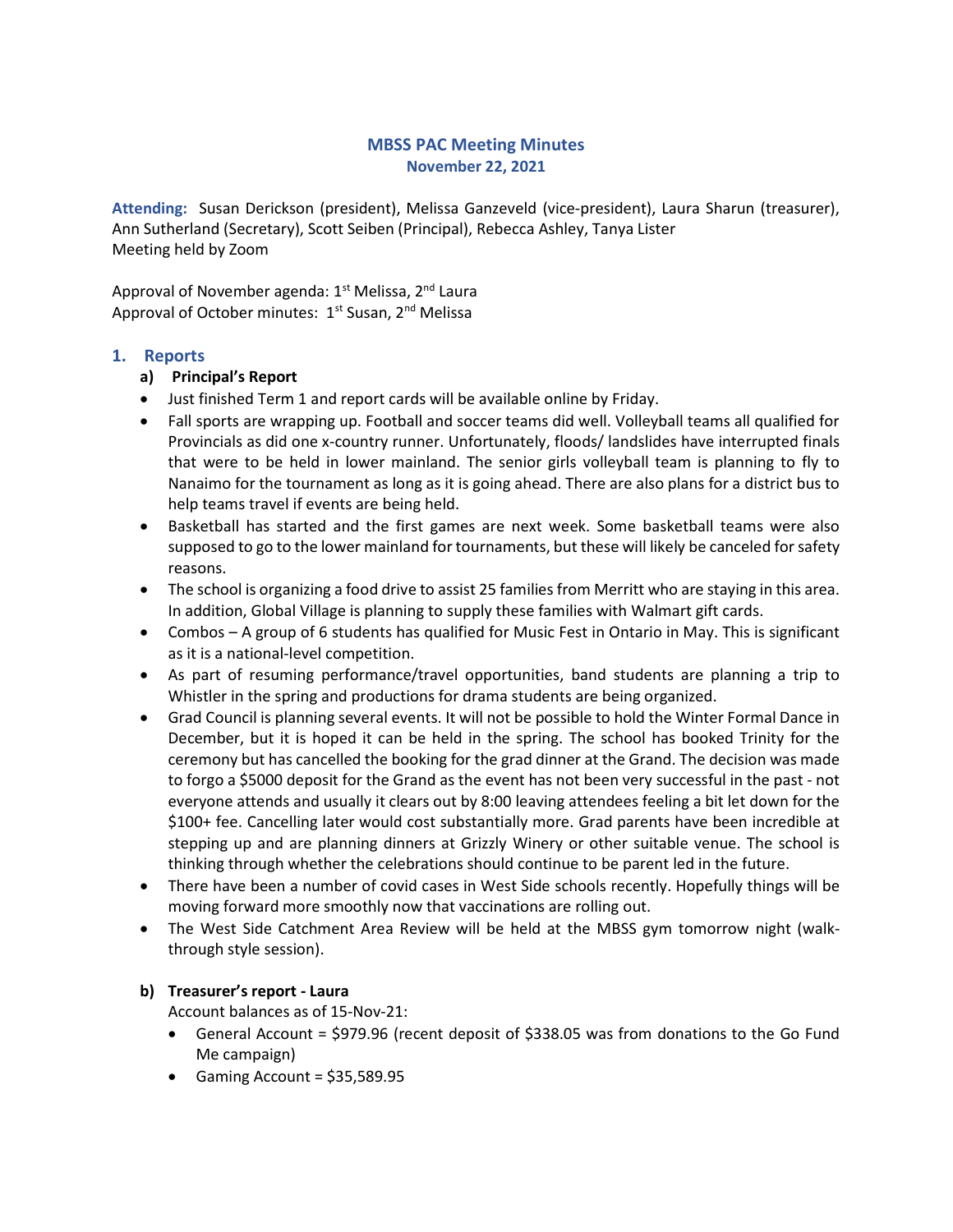Photo fundraiser funds have not yet been received due to multiple sessions being rescheduled.

# c) COPAC (Central Okanagan PAC) report – Susan

- Mike is stepping down as COPAC rep. Susan will be attending all meetings anyway but welcomes others to step forward. Next meeting is Dec  $6<sup>th</sup>$  at 7:00 pm
- East meeting was Nov  $1^{st}$ . The most relevant items from that meeting are:
	- $\circ$  Digital Wellness there is an interesting SD initiative to get short messages/tips out to the community on a regular basis. For more information and to subscribe: www.sd23ltd.com/digital-wellness and: https://www.sd23ltd.com/subscribe. Please provide information about what you want to learn about digital wellness in this survey: http://sd23ltd.com/copac
	- o Two COPAC executives have been designated as Educations & Communications Coordinators. They are looking for input on what parents of high school students might be interested in. Susan looked at some of the White Hatter presentations (including about presenting oneself on social media, and on-line risks) and will put this forward as a suggestion. Send Susan an email with any ideas of things you would like more information about.
	- o COPAC has been doing Twitter and FB messaging this year. Links are: Facebook: https://www.facebook.com/sd23copac/ Twitter: @COPACSD23
- Upcoming BCCPAC Presentations:
	- o Nov 23<sup>rd</sup> from 5-7:00 pm. Online session with Dr. Katharine Smart, President of Canadian Medical Association.
	- o Nov 30<sup>th</sup> from 6:30-7:45. Online a session on Understanding Parents' Key Role in Public Education.
- Susan attended a BCCPAC meeting on the weekend. Useful sessions included: Children and youth with support needs/ diverse abilities; a presentation by the Metis Association of BC (information and resources available for those interested); Tips on fixing PAC bylaws; and Useful Ideas to engage more parents for PACs and District PACs.

# 2. Updates

# COBSS (Central Okanagan Bursary and Scholarship Society) - Susan

- a) BCCPAC Resolution Susan submitted a question on this to an online forum as an intermediate step in bringing the issue to BCCPAC. So far, BCCPAC has not been very receptive, so she has started to create a resolution to bring forward at the BCCPAC AGM in May.
- b) Go Fund Me Campaign
- $\bullet$  \$950 raised of \$6000 goal from a total of 11 donations. This is enough to fund 1 x \$500 scholarship and admin fees. COBSS has sent a contract in which we need to sign to specify correct name of donor. Could split up the amount and have it come from PAC and school. Scott suggested that the school could pay the total amount of \$5250 to COBSS (\$5000 for 10 scholarships + \$250 for admin fees) with PAC reimbursing what it can. Scott would like to call them PAC bursaries even if the school funds some of them. The confirmation needs to be sent right away – Susan will forward the paperwork to Scott.

Motion: Moved that \$500 be put towards one COBSS bursary and \$250 for all of fees. Susan  $1^{st}$ , Melissa  $2^{nd}$  - Carried.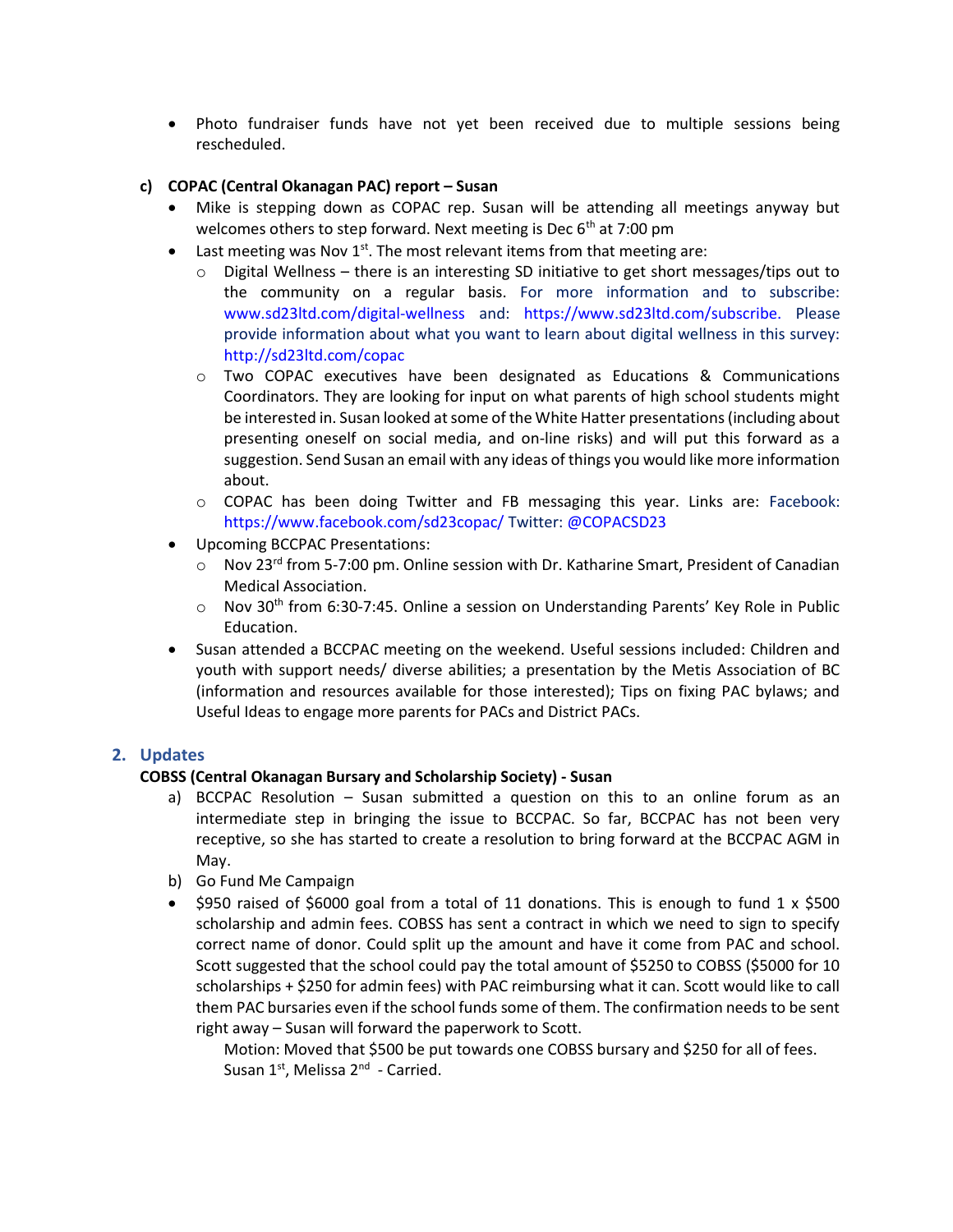- Susan will change dates on Go Fund Me page so that this can be an ongoing campaign. She will also try to change the payments so that they come to the PAC bank account once a month.
- We should also make a more concerted effort to promote the campaign in the Spring as people are starting to think about grad.

### 3. New Business

- a) Review/approval of staff funding requests. \$32,000 available but requests total more than that.
- CCTV upgrade first priority for Scott.
- Field trips High priority as school will purchase this anyway.
- Student Leadership High priority.
- Band Music stands which have already been purchased. High priority.
- Band Portable speakers are a lower priority as they already have some speakers. The school can likely fund these.
- Band Musicfest is only for 6 students but is national level. Medium priority. But some support would be appreciated.
- Athletics Uniform and Equipment replacement; this is the type of thing that PAC has supported at about \$5000/year. High priority.
- Clubs High priority as good opportunity for students to do different activities during lunch.
- Robotics School has already purchased \$20,000 for equipment, so school would appreciate some of that being covered. High priority. PAC gave \$3000 two years ago at start up support.
- Athletics Weight room upgrade so that more students can be involved. Medium priority.
- Football and Rugby These teams self-fund most things so some contribution would be appreciated. Lower priority.
- Dance Costumes. They rarely ask for support and activity includes students who aren't usually involved in other things. High priority.
- Theater Railings are a safety issue. High priority.
- Soccer Foldable seating. Low priority
- Bouldering/Climbing Low priority as they already have some mats.

|                | <b>Teacher</b>              | <b>Name/Description</b>              | Purpose                                         | Amount           | Amount           |  |
|----------------|-----------------------------|--------------------------------------|-------------------------------------------------|------------------|------------------|--|
|                | or group                    | of item/project                      | or benefit                                      | <b>Requested</b> | <b>Allocated</b> |  |
|                | Admin                       | CCTV upgrade                         | Student safety & security                       | \$6,747.89       | \$6,747.89       |  |
| $\overline{2}$ | <b>Field Trips</b>          | Funding field trips                  |                                                 | \$2,000.00       | \$2,000.00       |  |
|                | Student Leadership          | Lapel microphones; prizes for events | Leadership would like to promote student        |                  |                  |  |
|                |                             | & activities                         | activity: involvement and school culture/spirit | Ŝ<br>3,000.00    | 3,000.00         |  |
| 4              | Band                        | Travel music stands                  | Foldable music stands for performances off site | 535.35<br>s      | 535.35<br>s      |  |
| s              | Band                        | Portable speakers                    | For offsite performances                        | \$4,912.54       | ۰                |  |
| 6              | Band                        | Musicfest Canada                     | Travel for 6 students (1 Combo)                 | \$5,000.00       | 1,200.00         |  |
|                | Athletics                   | Uniforms & Equipment                 | Replacement                                     | \$5,000.00       | 5,000.00<br>s    |  |
| 8              | <b>Clubs</b>                | Diversity Club & Board Game Club     | Purchasing items for clubs to use               | 600.00<br>s      | 600.00           |  |
| 9              | Robotics Club               | <b>First Robotics</b>                | Registration & purchase of more equipment       | \$6,000.00       | 4,000.00         |  |
|                | 10 Athletics/Football       | Weight Room                          | Upgrade & replacement of equipment              | \$3,500.00       | 3,717.76         |  |
|                | 11 Football & Rugby         | Blocking dummies/pads                | Replacement of equipment                        | \$7,000.00       |                  |  |
|                | 12 Dance Performance        | Costumes                             | To be used for extra-curricular performances    | \$1,500.00       | 1,500.00         |  |
|                | 13 Theatre Performance      | Railings for seating                 | Student safety                                  | \$3,499.00       | 3,500.00         |  |
|                | 14 Soccer                   | Foldable bench seating               | Keep team substitutes together on the sidelines | s<br>199.00      | 199.00           |  |
|                | 15 Bouldering/Climbing Club | Crash pad                            | For upstairs climbing wall - replacement        | \$5,000.00       | ۰                |  |
|                |                             |                                      | Total                                           | \$54,493.78      | 32,000.00        |  |

Motion that PAC funds be allocated as follows:

Ann  $1^{st}$ , Melissa  $2^{nd}$  – carried.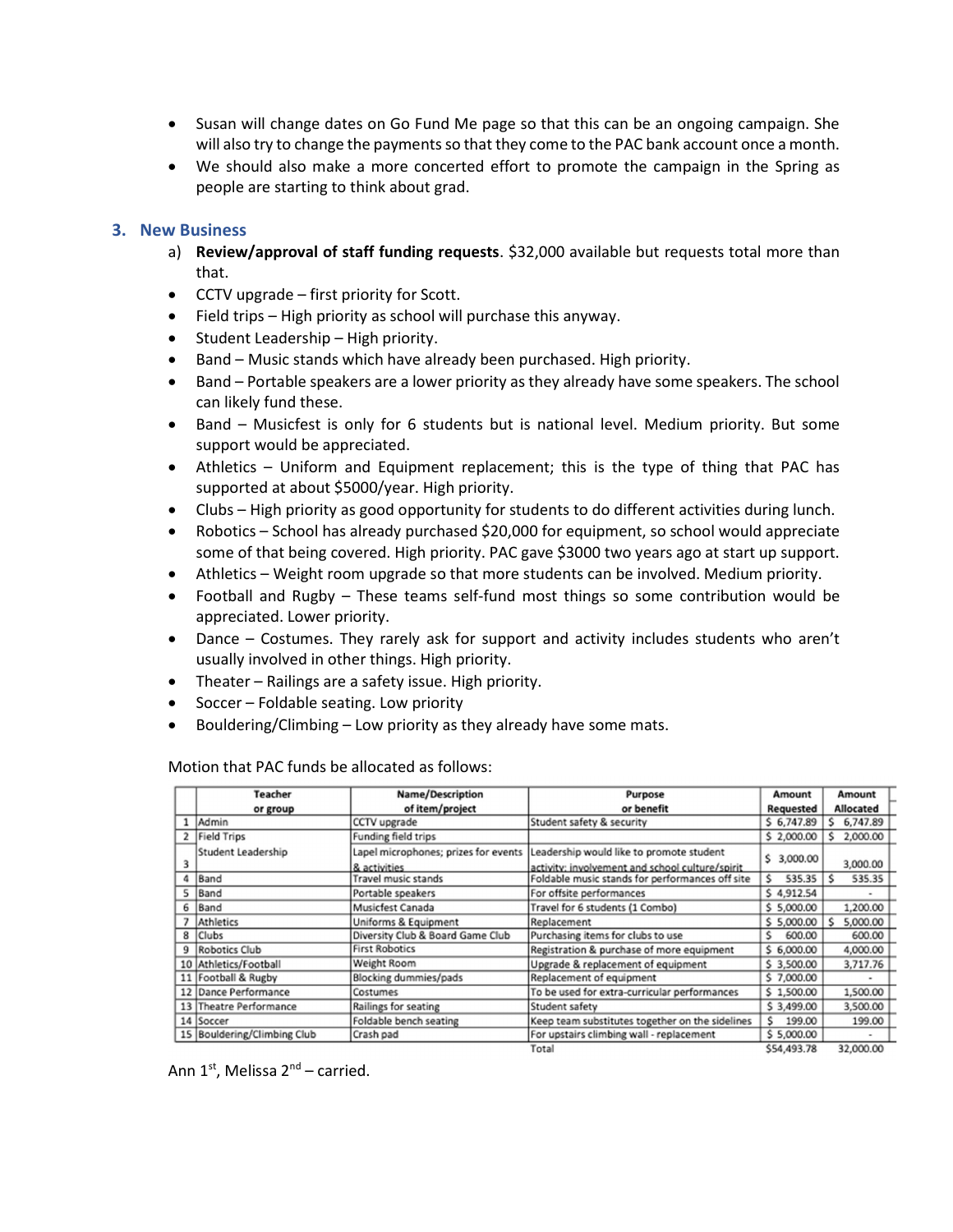Susan reminded everyone that we cannot fund gift cards through Gaming Fund, and that receipts are required for all purchases.

b) Parent Concerns

None raised.

# 4. Reminders

- Westside catchment info session @ MBSS Nov. 23rd, 5-7pm
- Dr. Smart of CMA online presentation Nov. 23<sup>rd</sup>, 7-9pm
- BCCPAC online pres. re: Parent Role in Public Ed Nov. 30<sup>th</sup>, 6:30-7:45pm

# 5. Next meeting

Dec 13<sup>th</sup> at 6:30. Melissa and Susan will discuss whether it will be held in-person as a holiday gathering (and if so, where) or by Zoom.

# 6. Meeting Adjourned

# Attachment: